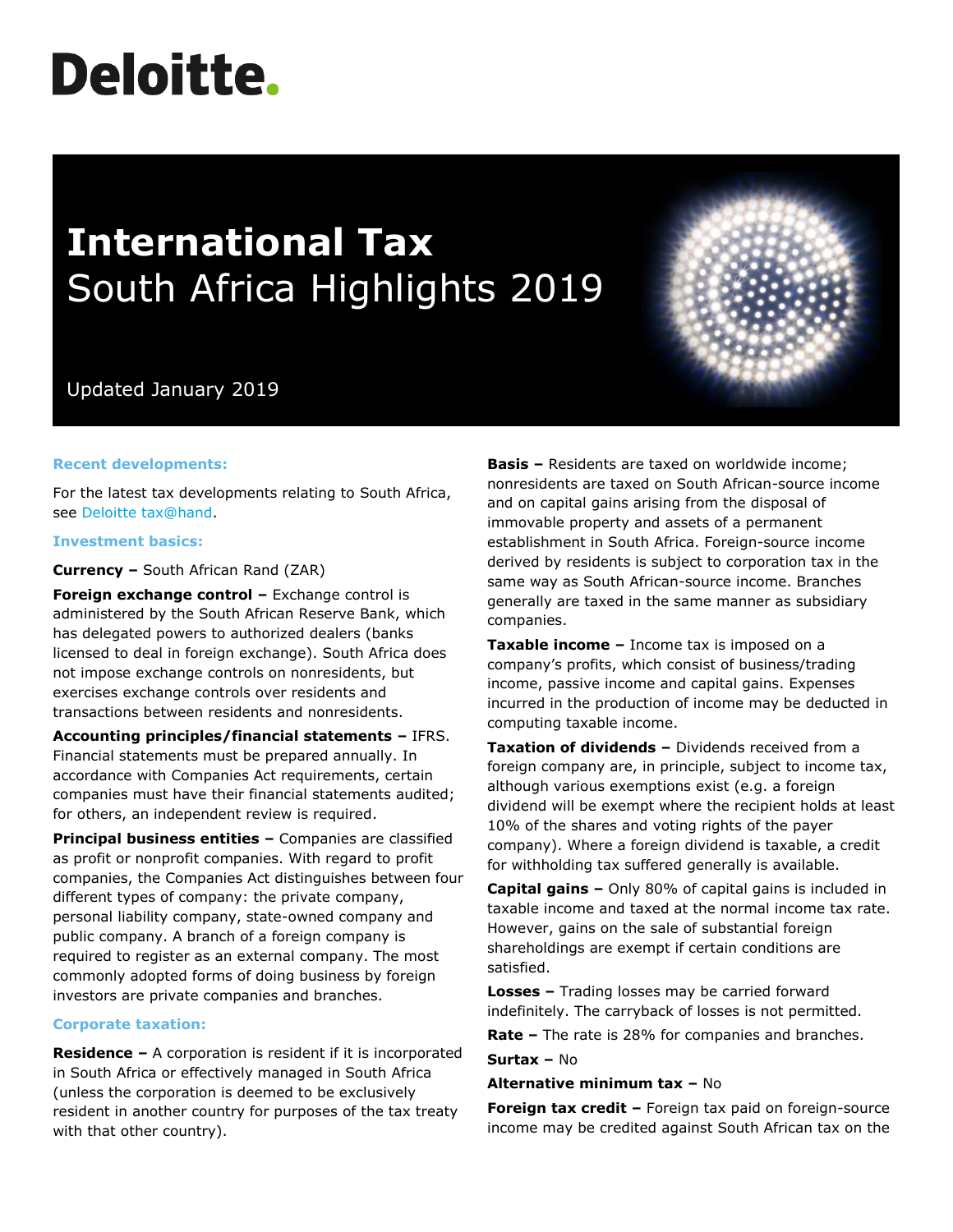same profits, but the credit is limited to the amount of South African tax payable on the foreign income. Other limitations also may apply.

**Participation exemption –** A participation exemption may apply to capital gains derived by a South African resident holding company on the disposal of a substantial shareholding in a foreign company. To qualify for the exemption, the South African company must hold at least 10% of the equity shares and voting rights in a foreign company for at least 18 months before the disposal, and the interest must be disposed of to a nonresident who is not a connected person of the South African company.

**Holding company regime –** Under the headquarter company regime, the controlled foreign company (CFC) rules; the dividend, interest and royalty withholding taxes; and the transfer pricing rules do not apply. Exchange control relief is granted to qualifying headquarter companies.

Under the functional currency rules, certain entities including branches, CFCs and headquarter companies (where ZAR is not the functional currency)—are allowed to rely on their functional currency (i.e. the currency of the primary economic environment in which the business operations are conducted) for tax purposes.

**Incentives –** Incentives include a preferential corporate tax rate for small business corporations; an R&D deduction; additional tax allowances; urban development and infrastructure development allowances; preferential rates for entities located in a special economic zone; public–private partnership grants; environmental expenditure deductions; a carbon-reducing exemption; energy-saving allowances; deductions in respect of expenditure incurred in exchange for the issue of venture capital company shares; oil and gas income tax incentives; and a film allowance.

#### **Withholding tax:**

**Dividends –** Dividends paid to individuals, trusts and foreign persons are subject to a 20% withholding tax (subject to the provisions of an applicable tax treaty). Dividends paid by a headquarter company are exempt from withholding tax.

**Interest –** Interest paid to or for the benefit of a nonresident is subject to a 15% withholding tax (subject to the provisions of an applicable tax treaty), to the extent that such interest accrues from a source within South Africa. Interest paid by a headquarter company is exempt from withholding tax.

**Royalties –** The rate of the withholding tax on royalties paid to a nonresident is 15%. The rate may be reduced

under a tax treaty. Royalties paid by a headquarter company are exempt from withholding tax.

#### **Technical service fees –** No

#### **Branch remittance tax –** No

**Other –** Where a purchaser of South African immovable property makes a payment to a nonresident, the purchaser must withhold a percentage of the amount payable, depending on whether the seller is an individual, a company or a trust.

A final withholding tax of 15% is withheld on gross payments to nonresident entertainers and sportspersons who earn income in South Africa.

#### **Other taxes on corporations:**

#### **Capital duty –** No

**Payroll tax -** A 1% payroll levy ("skills development levy") is imposed on employers, but companies with annual payroll costs below ZAR 500,000 are exempt.

**Real property tax –** Municipal authorities levy "rates" on the occupation of real property. Rates are deductible in calculating corporation tax liability. (See also "Transfer tax," below.)

**Social security –** The employer must contribute the equivalent of 1% of gross income for each employee (up to a capped amount), plus a similar 1% deduction from the employee, to the Unemployment Insurance Fund.

**Stamp duty –** Securities transfer tax is levied on the transfer of securities (including shares), at a rate of 0.25%.

**Transfer tax –** Transfer duty at progressive rates up to 13% is payable on the acquisition of immovable property, where the transaction is not subject to VAT.

**Other –** Donations (gift) tax is payable by a donor at 20% of the value of property donated by South African residents. Certain exemptions apply (e.g. donations by public companies and between group companies).

#### **Anti-avoidance rules:**

**Transfer pricing –** Transfer pricing legislation requires a South African taxpayer to follow arm's length principles in transactions with connected persons outside South Africa. The taxpayer has the responsibility for adjusting prices to arm's length.

South African multinational enterprises (MNEs) with prioryear group consolidated turnover of at least ZAR 10 billion are required to comply with the South African country-by-country (CbC) reporting regulations; a threshold of EUR 750 million applies to MNEs headquartered outside South Africa.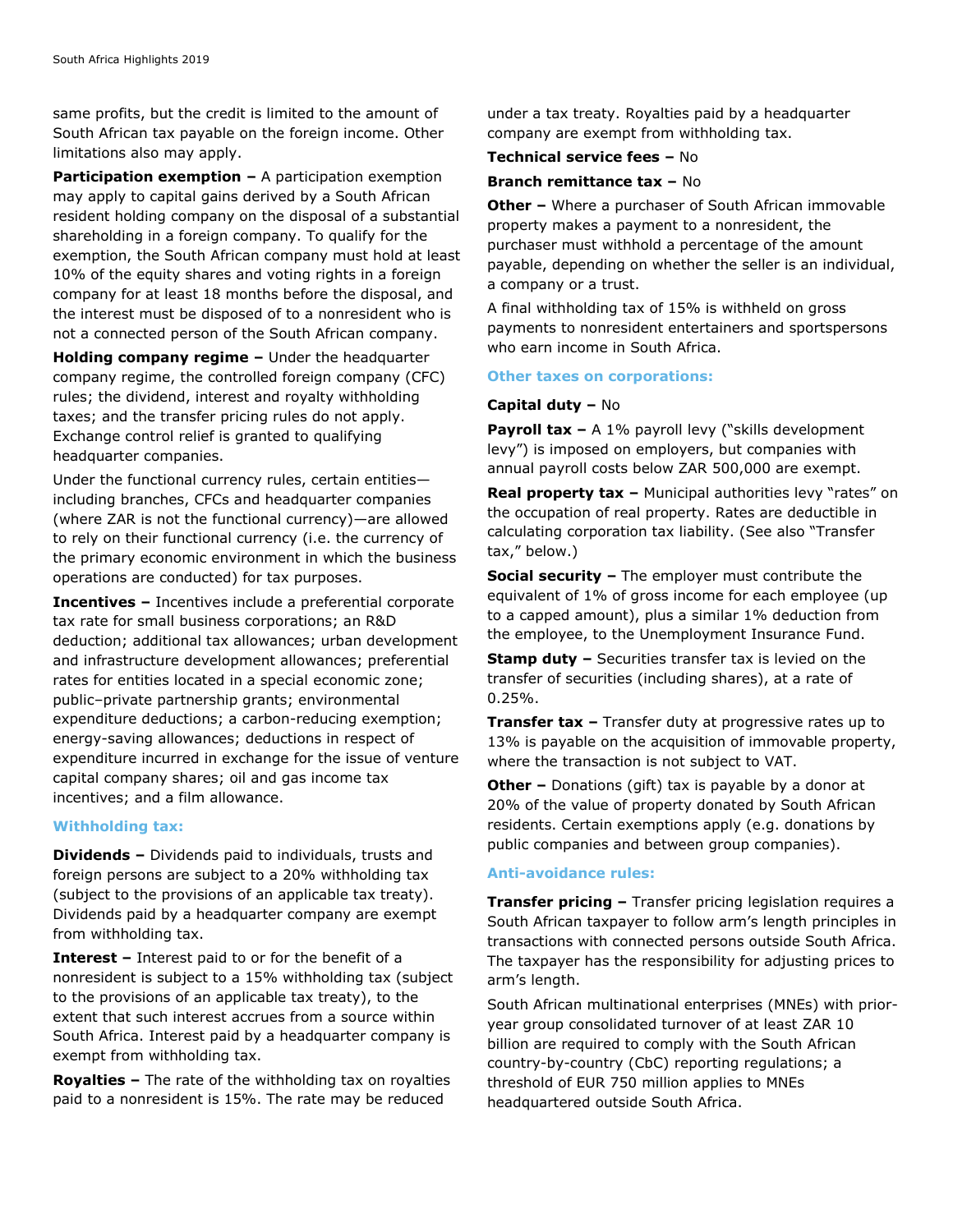Transfer pricing documentation essentially is mandatory for all South African taxpayers with "potentially affected transactions" (i.e. transfer pricing transactions). Additional transfer pricing record-keeping requirements apply if certain thresholds are met.

If the aggregate of potentially affected transactions for the year exceeds ZAR 100 million, the South African taxpayer is required to keep certain general records (some of which overlap with a master file requirement). For each category of transactions (e.g. management fees, sales of goods) with potentially affected transactions exceeding ZAR 5 million, significant additional records must be kept to support the pricing of the transactions. Significant additional information also is required where a "tested party" to a transaction is based outside of South Africa, and where the transaction involves financial assistance.

If the prescribed thresholds above are not met, a South African taxpayer with transfer pricing transactions still is required to keep sufficient records for arm's length purposes, in respect of those transactions. It is understood that such records include transfer pricing documentation.

**Thin capitalization –** Thin capitalization provisions that are part of the general transfer pricing rules limit the deduction of interest payable by South African companies on debt provided by a nonresident connected person in relation to the South African borrower or a nonresident connected person entitled to participate, directly or indirectly, in no less than 20% of the company's equity. The main test for thin capitalization purposes is to assess the commercial terms and conditions of an agreement concluded between independent parties, as compared to the terms and conditions concluded between a South African taxpayer and a nonresident connected person.

**Controlled foreign companies –** A CFC is a foreign company in which one or more South African residents hold, directly or indirectly, more than 50% of the participation or voting rights of the company. Under the CFC rules, an amount equal to the net income earned by a CFC in relation to a South African resident is subject to tax in the hands of the South African resident, unless an exemption applies. Tax paid in the foreign country generally may be offset against the South African tax payable.

**Disclosure requirements –** For purposes of the administration of the Income Tax Act, the tax authorities may require any taxpayer or any other person to furnish information, documents or other items. South Africa also has expanded its reportable arrangement provisions to alert the tax authorities to transactions that may give rise to an undue tax benefit. A reportable arrangement is

defined in the Tax Administration Act and a list of reportable arrangements has been published in the government gazette. The list is not final and will be amended as and when necessary.

**Other** – A statutory general anti-avoidance rule applies.

#### **Compliance for corporations:**

**Tax year –** The tax year is the same as the corporation's accounting year.

**Consolidated returns –** Consolidated returns are not permitted; each company must file a separate return.

**Filing requirements –** Companies are required to file their income tax returns annually, within a period prescribed by the South African Revenue Service (SARS) (normally, within 12 months of the company's financial year end). Advance provisional tax payments must be made twice a year, based on estimates of the final tax amount—the first during the first six months of the company's financial year, and the second before the end of the year. Where the provisional tax payments are less than the final tax liability, an additional payment of provisional tax must be made within six months after the end of the tax year.

**Penalties –** Penalties and interest are imposed for failure to comply with certain tax obligations.

**Rulings –** Binding rulings are available from the tax authorities on the interpretation of most provisions of the Income Tax Act.

#### **Personal taxation:**

**Basis –** South African residents are taxed on worldwide income. Nonresidents are taxed on South African-source income and on capital gains from the disposal of immovable property and assets of a permanent establishment in South Africa.

**Residence –** An individual is resident if (i) "ordinarily resident" in South Africa or (ii) physically present in South Africa for more than 91 days in the current tax year and in each of the five preceding tax years, and physically present in South Africa for a period exceeding 915 days in the aggregate in those five preceding tax years. This excludes a person that is deemed to be exclusively resident in another country for purposes of the application of a tax treaty between South Africa and such other country.

**Filing status –** Spouses generally are taxed separately.

**Taxable income –** Taxable income is gross income, less exempt income and allowable deductions. Gross income from employment includes all remuneration in cash or in kind, including bonuses, allowances and taxes reimbursed or paid on the employee's behalf. Dividends from South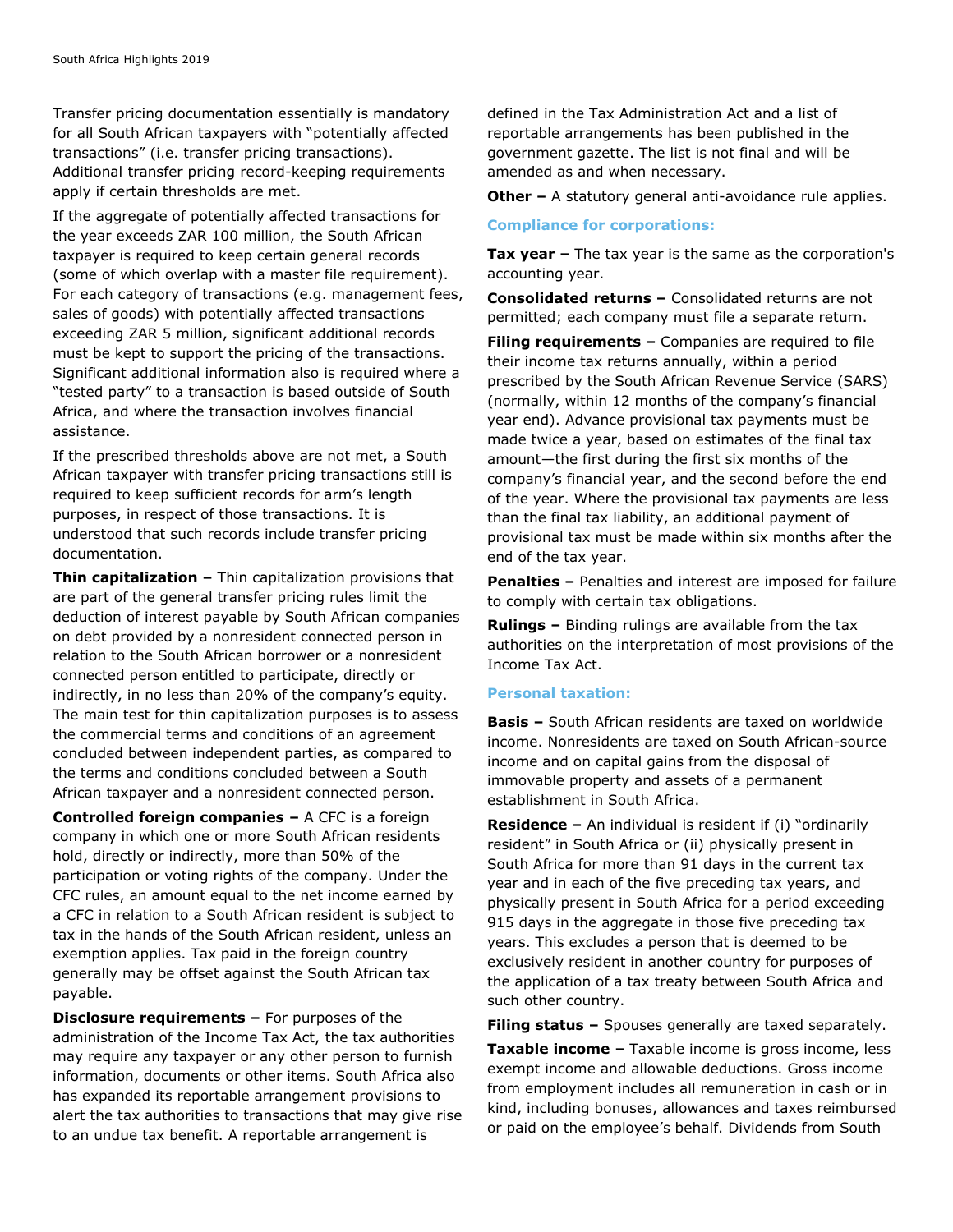African companies are exempt from income tax but will be subject to dividends tax at a rate of 20%. The tax on lump sums received from a pension, provident or retirement annuity fund is calculated differently, depending on whether the payment is a result of resignation, withdrawal or retirement.

**Capital gains –** Only 40% of capital gains is included in taxable income, to be taxed at the normal tax rates applicable to individuals.

**Deductions and allowances –** Subject to certain restrictions, deductions are granted for contributions to pension and retirement annuity funds, certain donations and travel and motor vehicle expenses. Deductions for medical expenses have been converted to medical tax credits.

**Rates –** Rates are progressive up to 45%.

#### **Other taxes on individuals:**

#### **Capital duty –** No

**Stamp duty –** A 0.25% securities transfer tax applies on the transfer of shares.

#### **Capital acquisitions tax –** No

**Real property tax –** Municipal authorities levy a real estate tax, known as "rates," on the occupation of real property. Transfer duty is payable at progressive rates up to 13% on the acquisition of immovable property, where the transaction is not subject to VAT.

**Inheritance/estate tax –** Estate duty at 20% is payable on the worldwide net estate of an individual who dies while ordinarily resident in South Africa, with a standard deduction of ZAR 3.5 million per estate. Certain other deductions are allowed, the most important of which is the deduction for assets accruing to a surviving spouse. Estate duty also is payable on the net South African-situated estate of a person who dies while not ordinarily resident in South Africa. The same deductions and exemptions are applicable.

A donations tax is payable where a resident donor donates property valued in excess of ZAR 100,000 in the aggregate per annum. The tax is levied at a rate of 20% on such excess, and is payable only if the donor is an individual resident in South Africa. Certain donations are exempt from donations tax, including donations between spouses and donations to approved public benefit organizations.

#### **Net wealth/net worth tax –** No

**Social security –** The employer must contribute the equivalent of 1% of gross income (up to a capped amount) for each employee, plus a similar 1% deduction from the employee, to the Unemployment Insurance Fund.

#### **Compliance for individuals:**

**Tax year –** The tax year for individuals ends on 28 February.

**Filing and payment –** Tax returns must be filed by a date published by the SARS. Tax on employment income is withheld by the employer under the Pay As You Earn (PAYE) system and remitted to the tax authorities. Income not subject to PAYE is self-assessed—individuals must make tax payments at six-month intervals during the tax year, and a final payment six months after the tax year.

**Penalties –** Penalties and interest apply for failure to comply with certain tax obligations.

#### **Value added tax:**

**Taxable transactions –** VAT is levied on the supply of goods and services, and on the importation of goods and the supply of imported services.

**Rates –** The standard rate is 15% (increased from 14% as from 1 April 2018); certain transactions are zero-rated or exempt.

**Registration –** A person making standard or zero-rated supplies of more than ZAR 1 million per year is required to register. Nonresidents that carry on an enterprise in, or partly in, South Africa are required to register. All foreign suppliers of electronic services to South African customers are required to register for VAT in South Africa in respect of supplies of e-commerce services. These foreign suppliers fall into the compulsory VAT registration category, which has a monetary threshold of ZAR 50,000 to trigger a VAT registration liability.

**Filing and payment –** VAT returns generally must be submitted every two months, but businesses with an annual turnover in excess of ZAR 30 million must submit monthly returns. Returns must be submitted within 25 days after the end of the tax period. Payment in full must accompany the return. For businesses that file their VAT returns and make payments electronically, the VAT must be paid by no later than the last business day of the month after the end of the tax period.

**Source of tax law:** Income Tax Act No. 58 of 1962; VAT Act No. 89 of 1991; Tax Administration Act No. 28 of 2011; Transfer Duty Act No. 40 of 1949; and Estate Duty Act No.45 of 1955

**Tax treaties:** South Africa has concluded more than 70